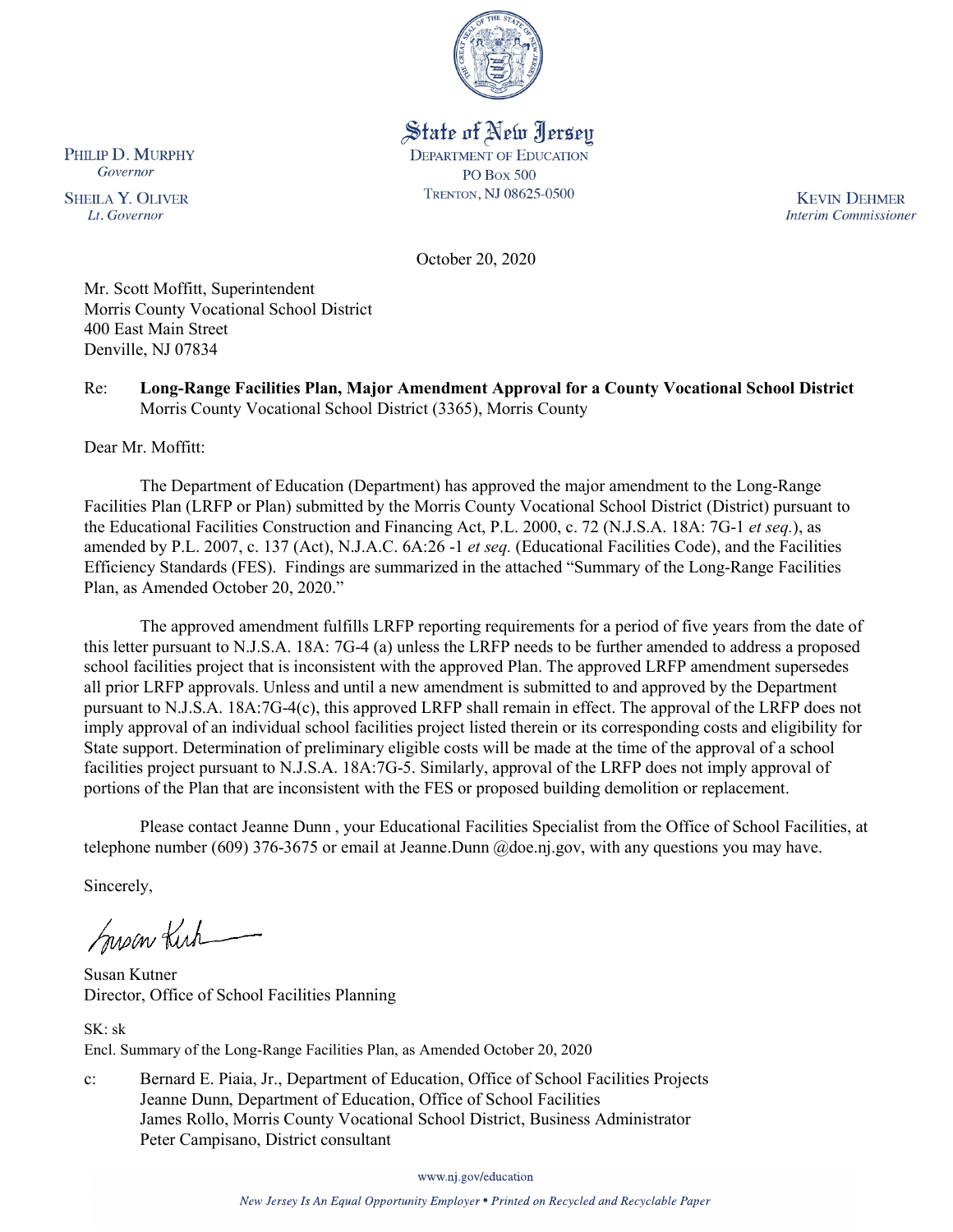## **Morris County Vocational School District (3365) Summary of the Long-Range Facilities Plan, as Amended October 20, 2020**

The Department of Education (Department) has completed its review of the major amendment to the Long-Range Facilities Plan (LRFP or Plan) submitted by the Morris County Vocational School District (District) pursuant to the Educational Facilities Construction and Financing Act, P.L. 2000, c. 72 (N.J.S.A. 18A: 7G-1 *et seq.*), as amended by P.L. 2007, c. 137 (Act), N.J.A.C. 6A:26-1 et seq. (Educational Facilities Code), and the Facilities Efficiency Standards (FES).

The following provides a summary of the District's approved amended LRFP. The summary is based on the standards set forth in the Act, the Educational Facilities Code, the FES, District-reported information in the Department's LRFP reporting system, and supporting documentation. The referenced reports in *italic* text are standard reports available on the Department's LRFP website.

#### **1. Inventory Overview**

The District is classified as a County Vocational School District for funding purposes. It provides services for students in grades 9-12.

The District identified existing and proposed schools, sites, buildings, rooms, and site amenities in its LRFP. Table 1 lists the number of existing and proposed district schools, sites, and buildings. Detailed information can be found in the *School Asset Inventory Report* and the *Site Asset Inventory Report.*

**As directed by the Department, school facilities projects that have received initial approval by the Department and have been approved by the voters, if applicable, are represented as "existing" in the LRFP.** Approved projects that include new construction and/or the reconfiguration/reassignment of existing program space are as follows: n/a.

|                                              | Existing | <b>Proposed</b> |
|----------------------------------------------|----------|-----------------|
| Number of Schools (assigned DOE school code) |          |                 |
| Number of School Buildings <sup>1</sup>      |          |                 |
| Number of Non-School Buildings <sup>2</sup>  |          |                 |
| Number of Vacant Buildings                   |          |                 |
| Number of District-Owned Sites               |          |                 |

## **Table 1: Number of Schools, School Buildings, and Sites**

*1 Includes district-owned buildings and long-term whole-building leases serving students in district-operated programs; Excludes leased classrooms in other public school district buildings.*

*2 Includes occupied district-owned buildings not associated with a school, such as administrative or utility buildings*

Based on the existing facilities inventory submitted by the District:

 Schools using leased buildings or classrooms in other public school districts (short or long-term): Academy for Biotechnology (Mountain Lakes School District); Academy for Environmental Sciences (Jefferson Township Regional School District); Academy for Mathematics, Science and Engineering (Morris Hills School District); Academy of Sports Medicine (Roxbury Township School District)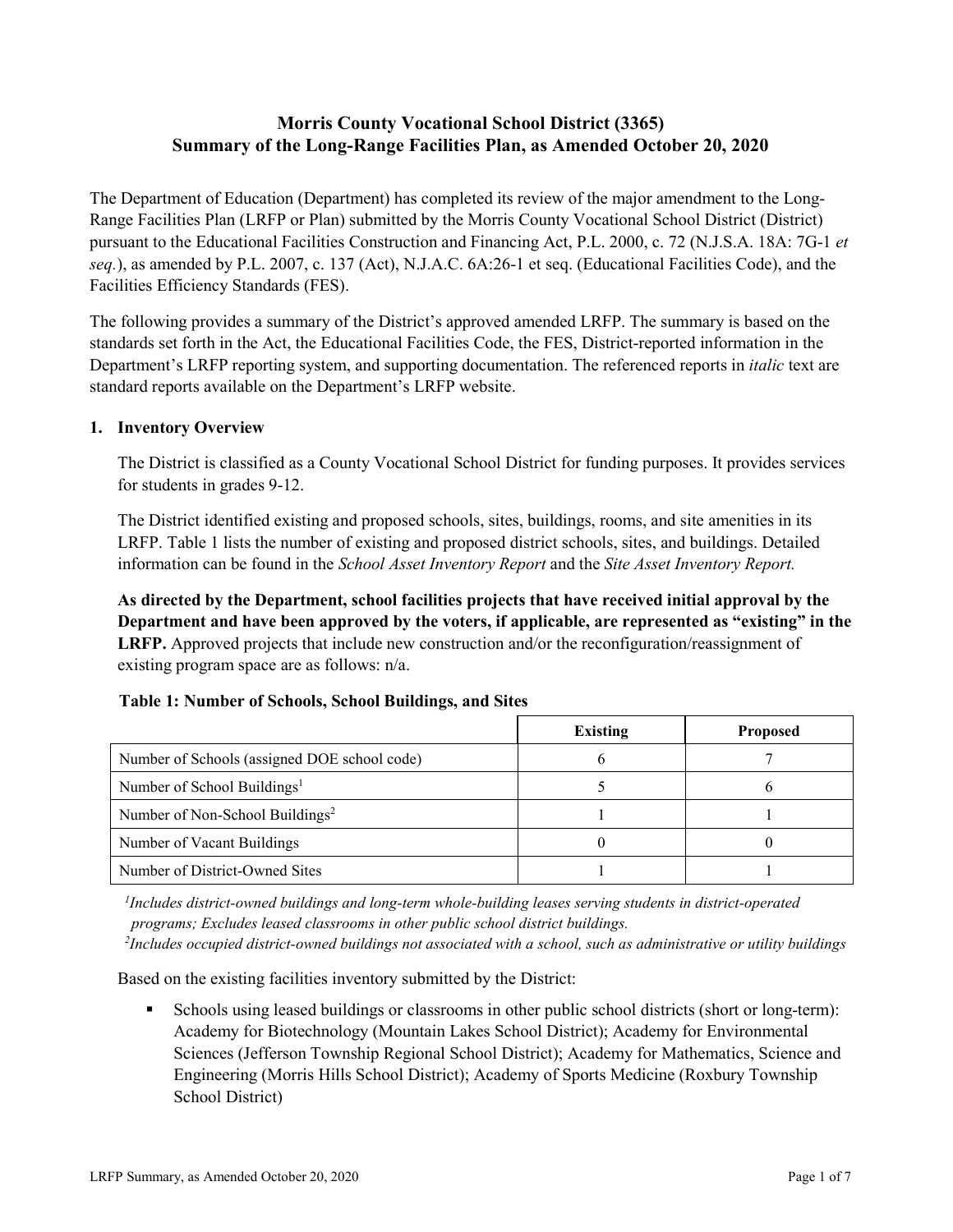- Schools using temporary classroom units (TCUs), excluding TCUs supporting construction:  $n/a$
- Vacant/unassigned school buildings: n/a

**FINDINGS** The Department has determined that the proposed inventory is adequate for approval of the District's LRFP amendment. However, the LRFP determination does not imply approval of an individual school facilities project listed within the LRFP; the District must submit individual project applications for project approval.

#### **2. District Enrollments**

The District determined the number of students, or "proposed enrollments," to be accommodated for LRFP planning purposes on a district-wide basis and in each school.

Since the District is a county vocational school district, the Department does not require the submission of a standard cohort-survival enrollment projection. Instead, proposed enrollments are based on district proposed CTE programs and capacity and are conditionally accepted for LRFP planning purposes pending approval by the Department's Office of Career Readiness.

Table 2 provides a comparison of existing and proposed enrollments. All totals include special education students.

| <b>Grades</b> | <b>Existing Enrollments</b><br>2019-20 | <b>District Proposed Enrollments</b><br>2024-25 |
|---------------|----------------------------------------|-------------------------------------------------|
| Grades PK-5   |                                        | U                                               |
| Grades 6-8    |                                        |                                                 |
| Grades 9-12   | 1,248                                  | 1,748                                           |
| <b>Totals</b> | 1,248                                  | 1,748                                           |

#### **Table 2: Enrollments**

**FINDINGS** The Department has determined the District's proposed enrollments to be acceptable for approval of the District's LRFP amendment and for planning purposes pending approval by the Department's Office of Career Readiness.

## **3. District Practices Capacity**

Based on information provided in the room inventories, *District Practices Capacity* was calculated for each school building to determine whether adequate capacity is proposed for the projected enrollments based on district scheduling and class size practices. The capacity totals assume instructional buildings can be fully utilized regardless of school sending areas, transportation, and other operational issues. The calculations only consider district-owned buildings and long-term leases; short term leases and temporary buildings are excluded. A capacity utilization factor of 90% for classrooms serving grades K-8 and 85% for classrooms serving grades 9-12 is applied in accordance with the FES. No capacity utilization factor is applied to preschool classrooms.

In certain cases, districts may achieve adequate District Practices Capacity to accommodate enrollments but provide inadequate square feet per student in accordance with the FES, resulting in educational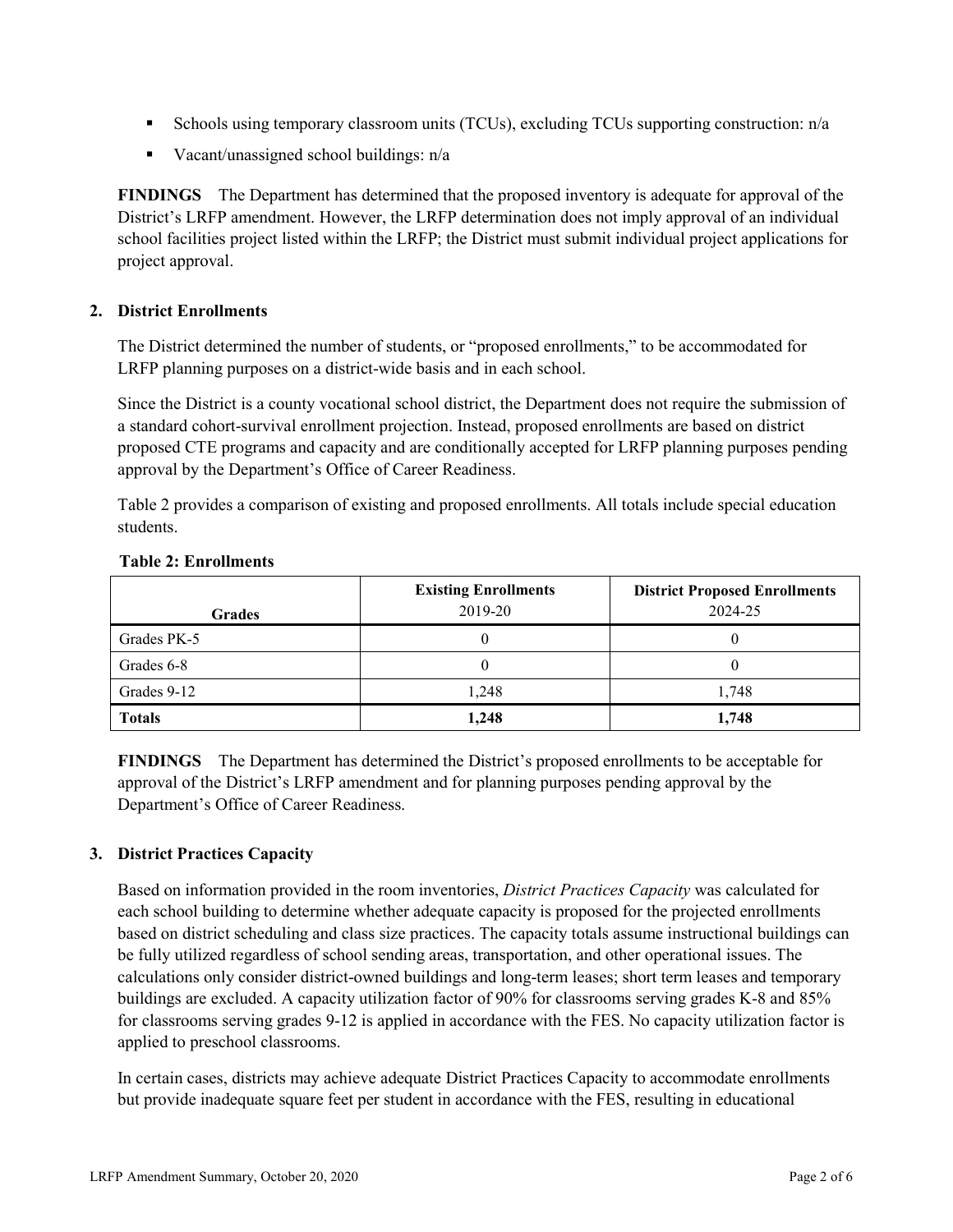adequacy issues and "Unhoused Students." Unhoused students are considered in the "Functional Capacity" calculations used to determine potential State support for school facilities projects and are analyzed in Section 4.

Table 3 provides a summary of proposed enrollments and existing and proposed District-wide capacities. Detailed information can be found in the LRFP website reports titled *FES and District Practices Capacity Report, Existing Rooms Inventory Report, and Proposed Rooms Inventory Report.*

| <b>Grades</b>     | <b>Proposed</b><br><b>Enrollments</b> | <b>Existing</b><br><b>District</b><br><b>Practices</b><br>Capacity | <b>Existing</b><br>Deviation* | <b>Proposed</b><br><b>District</b><br><b>Practices</b><br>Capacity | <b>Proposed</b><br>Deviation* |
|-------------------|---------------------------------------|--------------------------------------------------------------------|-------------------------------|--------------------------------------------------------------------|-------------------------------|
| Elementary (PK-5) | 0                                     | 0.00                                                               | 0.00                          | 0.00                                                               | 0.00                          |
| Middle $(6-8)$    | 0                                     | 0.00                                                               | 0.00                          | 0.00                                                               | 0.00                          |
| High $(9-12)$     | 1,748                                 | 1,253.75                                                           | $-494.25$                     | 1,757.80                                                           | 9.80                          |
| <b>Totals</b>     | 1,748                                 | 1,253.75                                                           | $-494.25$                     | 1,757.80                                                           | 9.80                          |

**Table 3: District Practices Capacity Analysis**

*\* Positive numbers signify surplus capacity; negative numbers signify inadequate capacity. Negative values for District Practices capacity are acceptable for approval if proposed enrollments do not exceed 100% capacity utilization.*

Considerations:

- Based on the proposed enrollments and existing room inventories, the District is projected to have inadequate capacity for the following grade groups, assuming all school buildings can be fully utilized: 9-12
- Adequate justification has been provided by the District if the proposed capacity for a school significantly deviates from the proposed enrollments. Generally, surplus capacity is acceptable for LRFP approval if additional capacity is not proposed through new construction.

**FINDINGS**The Department has determined that proposed District capacity, in accordance with the proposed enrollments, is adequate for approval of the District's LRFP amendment. The Department will require a current enrollment projection at the time an application for a school facilities project is submitted, incorporating the District's most recent Fall Enrollment Report, in order to verify that the LRFP's planned capacity meets the District's updated enrollments.

## **4. New Construction Funding Eligibility**

*Functional Capacity* was calculated and compared to the proposed enrollments to provide a **preliminary estimate** of Unhoused Students and new construction funding eligibility. **Final determinations will be made at the time of project application approvals.**

*Functional Capacity* is the adjusted gross square footage of a school building *(total gross square feet minus excluded space)* divided by the minimum area allowance per full-time equivalent student for the grade level contained therein. *Unhoused Students* is the number of students projected to be enrolled in the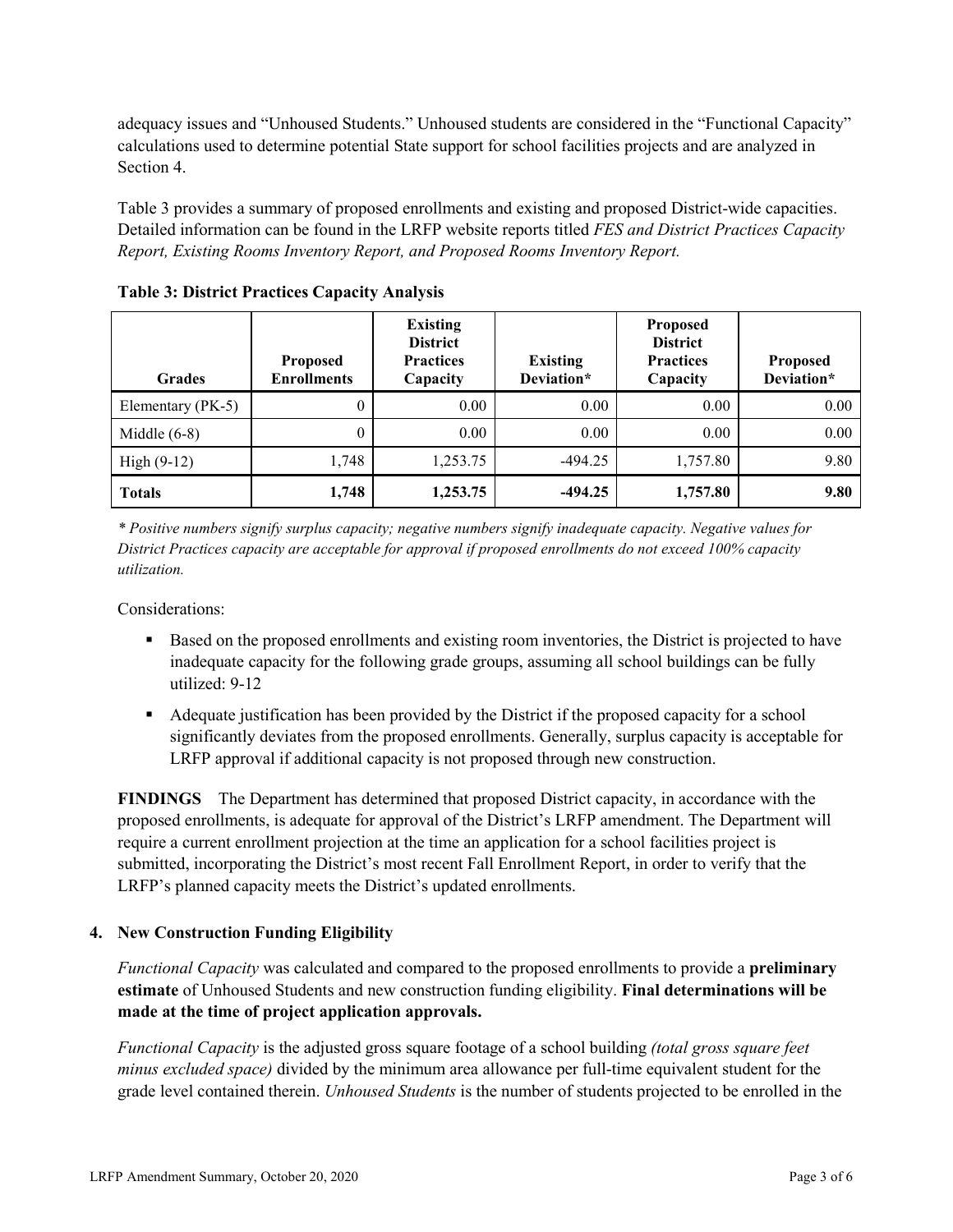District that exceeds the Functional Capacity of the District's schools pursuant to N.J.A.C. 6A:26-2.2(c). *Excluded Square Feet* includes (1) square footage exceeding the FES for any pre-kindergarten, kindergarten, general education, or self-contained special education classroom; (2) grossing factor square footage *(corridors, stairs, mechanical rooms, etc.)* that exceeds the FES allowance, and (3) square feet proposed to be demolished or discontinued from use. Excluded square feet may be revised during the review process for individual school facilities projects.

Table 4 provides a preliminary assessment of the Functional Capacity, Unhoused Students, and Estimated Maximum Approved Area for Unhoused Students for each FES grade group. The calculations exclude temporary facilities and short-term leased buildings. School buildings proposed for whole or partial demolition or reassignment to a non-school use are excluded from the calculations pending project application review. If a building is proposed to be reassigned to a different school, the square footage is applied to the proposed grades after reassignment. Buildings that are not assigned to a school are excluded from the calculations. In addition, only preschool students eligible for state funding (former ECPA students) are included. Detailed information concerning the calculations can be found in the *Functional Capacity and Unhoused Students Report* and the *Excluded Square Footage Report.*

|                                                | <b>PK/K-5</b> | $6 - 8$  | $9 - 12$   | <b>Total</b> |
|------------------------------------------------|---------------|----------|------------|--------------|
| PK Eligible Students/K-12 Proposed Enrollments | $\theta$      | $\Omega$ | 687        |              |
| FES Area Allowance (SF/student)                | 125.00        | 134.00   | 151.00     |              |
| <b>Prior to Completion of Proposed Work:</b>   |               |          |            |              |
| <b>Existing Gross Square Feet</b>              | $\theta$      | $\theta$ | 145,553    | 145,553      |
| Adjusted Gross Square Feet                     | $\theta$      | $\theta$ | 144,077    | 144,077      |
| <b>Adjusted Functional Capacity</b>            | 0.00          | 0.00     | 954.15     |              |
| <b>Unhoused Students</b>                       | 0.00          | 0.00     | 793.85     |              |
| Est. Max. Area for Unhoused Students           | 0.00          | 0.00     | 119,870.60 |              |
| <b>After Completion of Proposed Work:</b>      |               |          |            |              |
| Gross Square Feet                              | $\theta$      | $\theta$ | 191,493    | 191,493      |
| New Gross Square Feet                          | $\theta$      | $\theta$ | 45,940     | 45,940       |
| Adjusted Gross Square Feet                     | $\Omega$      | $\theta$ | 190,017    | 190,107      |
| Functional Capacity                            | 0.00          | 0.00     | 1,258.39   |              |
| Unhoused Students after Construction           | 0.00          | 0.00     | 489.61     |              |
| Est. Max. Area Remaining                       | 0.00          | 0.00     | 73,930.60  |              |

| <b>Table 4: Estimated Maximum Approved Area for Unhoused Students</b> |  |  |
|-----------------------------------------------------------------------|--|--|
|                                                                       |  |  |

Facilities used for non-instructional or non-educational purposes are ineligible for State support under the Act. However, projects for such facilities shall be reviewed by the Department to determine whether they are consistent with the District's LRFP and whether the facility, if it is to house students (full or part time) conforms to educational adequacy requirements. These projects shall conform to all applicable statutes and regulations.

Estimated costs represented in the LRFP by the District are for capital planning purposes only. The estimates are not intended to represent preliminary eligible costs or final eligible costs of approved school facilities projects.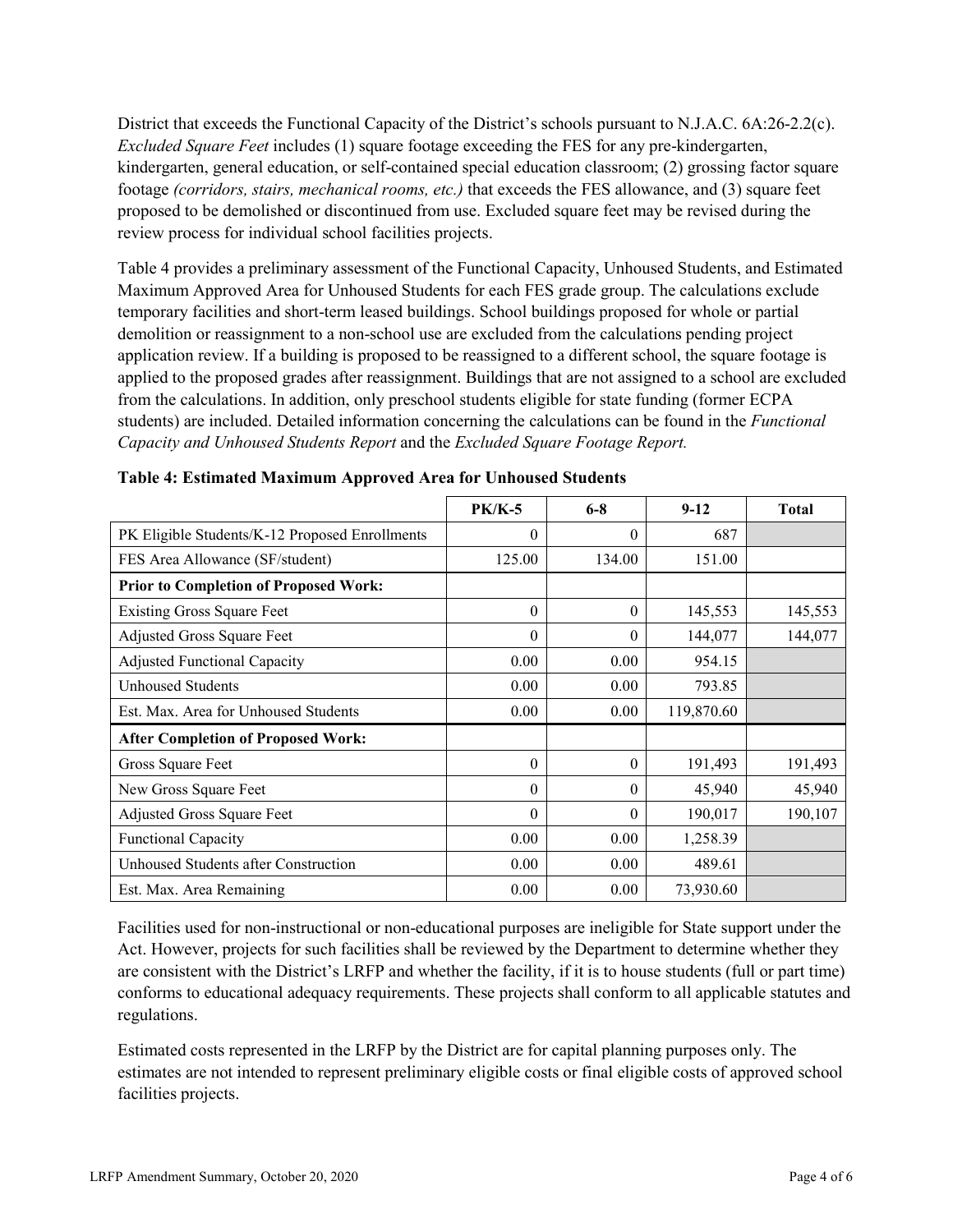Considerations:

- The District does not have approved projects pending completion, as noted in Section 1, that impact the Functional Capacity calculations.
- The Functional Capacity calculations *exclude* square feet proposed for demolition or discontinuation for the following FES grade groups and school buildings pending a feasibility study and project review: n/a.
- **Based on the preliminary assessment, the District has Unhoused Students prior to the completion** of proposed work for the following FES grade groups: 9-12.
- New construction is proposed for the following FES grade groups: 9-12.
- **Proposed new construction exceeds the estimated maximum area allowance for Unhoused** Students prior to the completion of the proposed work for the following grade groups: n/a.
- The District, based on the preliminary LRFP assessment, will have Unhoused Students after completion of the proposed LRFP work. If the District is projected to have Unhoused Students, adequate justification has been provided to confirm educational adequacy in accordance with Section 6 of this determination.

**FINDINGS** Functional Capacity and Unhoused Students calculated in the LRFP are preliminary estimates. Preliminary Eligible Costs (PEC) and Final Eligible Costs (FEC) will be included in the review process for specific school facilities projects. A feasibility study undertaken by the District is required if building demolition or replacement is proposed per N.J.A.C. 6A:26-2.3(b)(10).

## **5. Proposed Work**

The District assessed program space, capacity, and physical plant deficiencies to determine corrective actions. Capital maintenance, or *"system actions,"* address physical plant deficiencies due to operational, building code, and /or life cycle issues. Inventory changes, or *"inventory actions,*" add, alter, or eliminate sites, site amenities, buildings, and/or rooms.

The Act (N.J.S.A. 18A:7G-7b) provides that all school facilities shall be deemed suitable for rehabilitation unless a pre-construction evaluation undertaken by the District demonstrates to the satisfaction of the Commissioner that the structure might pose a risk to the safety of the occupants even after rehabilitation or that rehabilitation is not cost-effective. Pursuant to N.J.A.C. 6A:26-2.3(b)(10), the Commissioner may identify school facilities for which new construction is proposed in lieu of rehabilitation for which it appears from the information presented that new construction is justified, provided, however, that for such school facilities so identified, the District must submit a feasibility study as part of the application for the specific school facilities project. The cost of each proposed building replacement is compared to the cost of additions or rehabilitation required to eliminate health and safety deficiencies and to achieve the District's programmatic model.

Table 5 lists the scope of work proposed for each school based on the building(s) serving their student population. Proposed inventory changes are described in the LRFP website reports titled *"School Asset Inventory Report and "Proposed Room Inventory Report."* Information concerning proposed systems work, or capital maintenance can be found in a supporting document submitted by the District.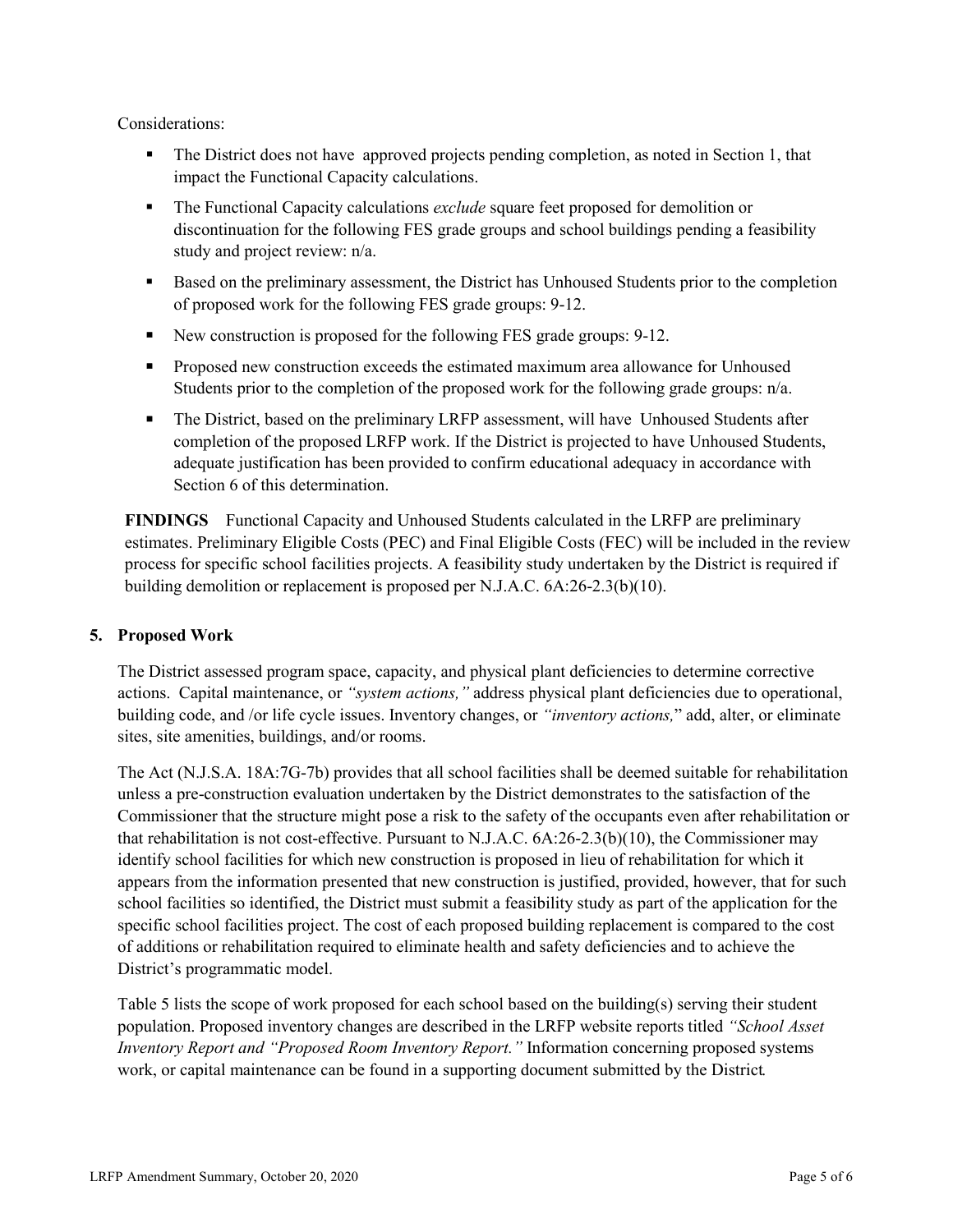With the completion of the proposed work, the following schools are proposed to be eliminated: n/a; the following schools are proposed to be added: Center for Entreprenuership.

| <b>Proposed Scope of Work</b>                                                                  | <b>Applicable Schools</b>                                                                                                           |
|------------------------------------------------------------------------------------------------|-------------------------------------------------------------------------------------------------------------------------------------|
| Renovation only (no new construction)                                                          |                                                                                                                                     |
| System actions only (no inventory actions)                                                     | Morris County School of Technology (050)                                                                                            |
| Existing inventory actions only (no systems actions)                                           | n/a                                                                                                                                 |
| Systems and inventory changes                                                                  | n/a                                                                                                                                 |
| New construction                                                                               |                                                                                                                                     |
| Building addition only (no systems or existing inventory actions)                              | n/a                                                                                                                                 |
| Renovation and building addition (system, existing inventory,<br>and new construction actions) | n/a                                                                                                                                 |
| New building on existing site                                                                  | n/a                                                                                                                                 |
| New building on new or expanded site.                                                          | Center for Entreprenuership (proposed district-<br>owned building with a long-term site lease with<br>the County College of Morris) |
| Site and building disposal (in addition to above scopes)                                       |                                                                                                                                     |
| Partial building demolition                                                                    | n/a                                                                                                                                 |
| Whole building demolition                                                                      | n/a                                                                                                                                 |
| Site and building disposal or discontinuation of use                                           | n/a                                                                                                                                 |

**Table 5. School Building Scope of Work**

**FINDINGS** The Department has determined that the proposed work is adequate for approval of the District's LRFP amendment. However, Department approval of proposed work in the LRFP does not imply the District may proceed with a school facilities project. The District must submit individual project applications with cost estimates for Department project approval. Both school facilities project approval and other capital project review require consistency with the District's approved LRFP.

#### **6. Proposed Room Inventories and the Facilities Efficiency Standards**

The District's proposed school buildings were evaluated to assess general educational adequacy in terms of compliance with the FES area allowance pursuant to N.J.A.C. 6A:26-2.2 and 2.3.

District schools proposed to provide less square feet per student than the FES after the completion of proposed work as indicated in Table 5 are as follows: n/a.

**FINDINGS** The Department has determined that the District's proposed room inventories are adequate for LRFP approval. If school(s) are proposed to provide less square feet per student than the FES area allowance, the District has provided justification indicating that the educational adequacy of the facility will not be adversely affected and has been granted an FES waiver by the Department pending project submission and review. This determination does not include an assessment of eligible square feet for State support, which will be determined at the time an application for a specific school facilities project is submitted to the Department. The Department will also confirm that a proposed school facilities project conforms with the proposed room inventory represented in the LRFP when an application for a specific school facilities project is submitted to the Department for review and approval.